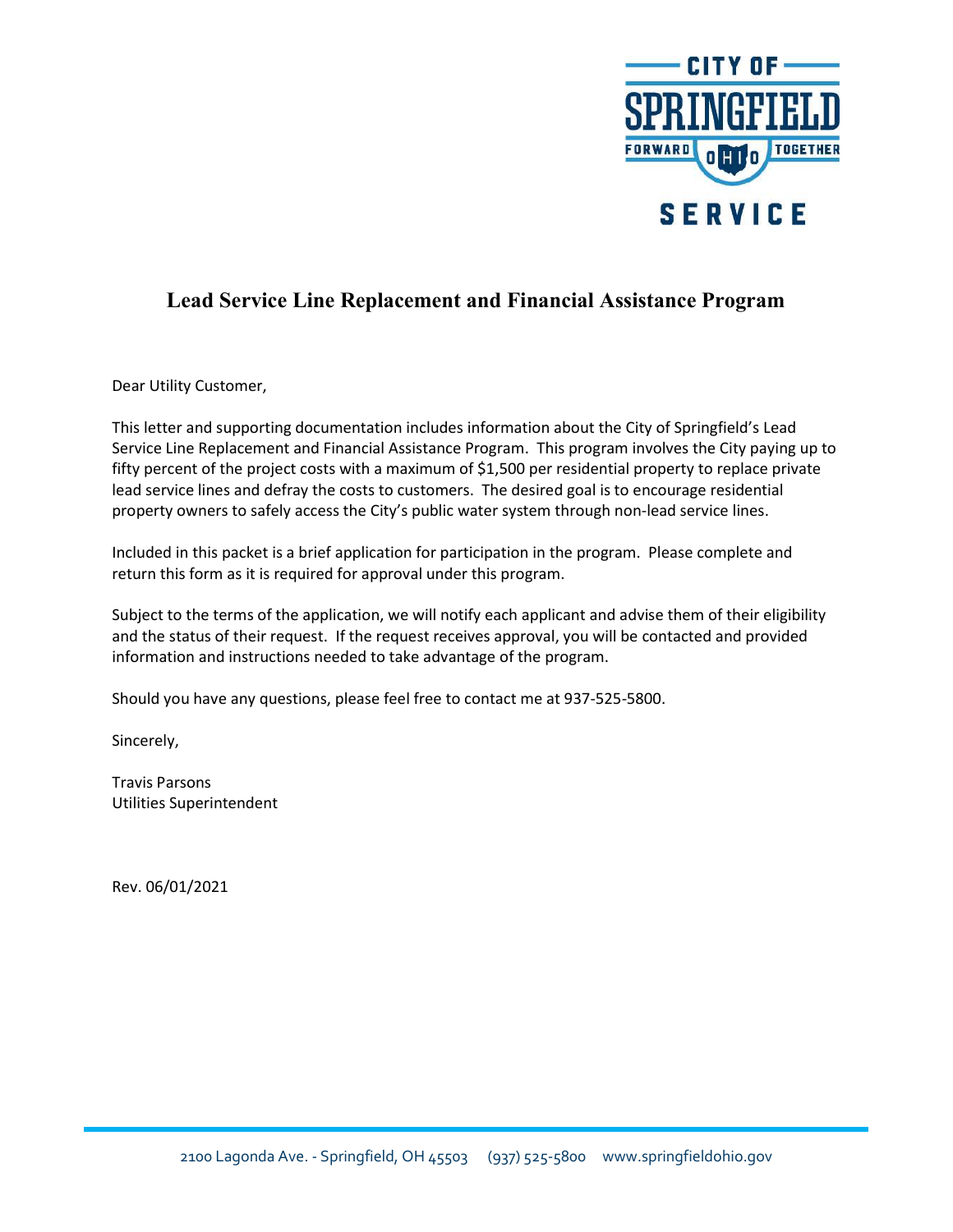AN ORDINANCE NO.  $10 - 104$ 

Adopting a policy to assist owners of certain residential property needing to replace their private lead service lines currently connected to the City's public water system.

 $...$ 000000000...

WHEREAS, there exists in the City a number of residential properties, typically built prior to 1950, with privately owned lead service lines, which are currently connected to the City's public water system and the City desires to help home owners replace these private lead service lines to protect the public health and safety; and,

WHEREAS, this Commission finds that protection of the public health and safety will be facilitated by assisting the owners of such dwellings to remove and replace private lead service lines with new non-lead water service lines; and,

WHEREAS, this Commission further finds that the full cost of this service line(s) replacement in the above mentioned connections would impose an oppressive and unreasonable burden on the residential property owners; and,

WHEREAS, this Commission wishes to encourage residential property owners to safely access the City's public water system through non-lead service lines, thereby protecting the public health and safety, through sharing the cost of installing such improvements so that the cost is not overly burdensome to the residential property owners; NOW, THEREFORE:

BE IT ORDAINED by the City Commission of the City of Springfield, Ohio:

Section 1. That in view of the findings stated in the foregoing recitals, this Commission hereby establishes a policy for assisting owners of residential properties with private lead service lines in obtaining the benefits of non-lead water service lines to connect to the City's public water system. Residential property owners whose homes maintain private lead service lines may petition the Service Director in writing on a form provided by the Service Director, for participation in this lead service line replacement and financial assistance program. Upon receipt of a petition in proper form from the property owner(s), the Service Director shall perform an investigation to determine whether the property for which assistance is requested is a qualifying residential property, whether the petitioner(s) are proper persons to make such petition, and whether the property maintains a private lead service line. If the Service Director is able to determine that the petitioner(s) are proper persons to make such petition and that the property maintains qualifying private lead services lines and that the property for which benefit of the program assistance is requested is a qualifying residential property, then the Service Director shall tender a Lead Service Line Replacement and Financial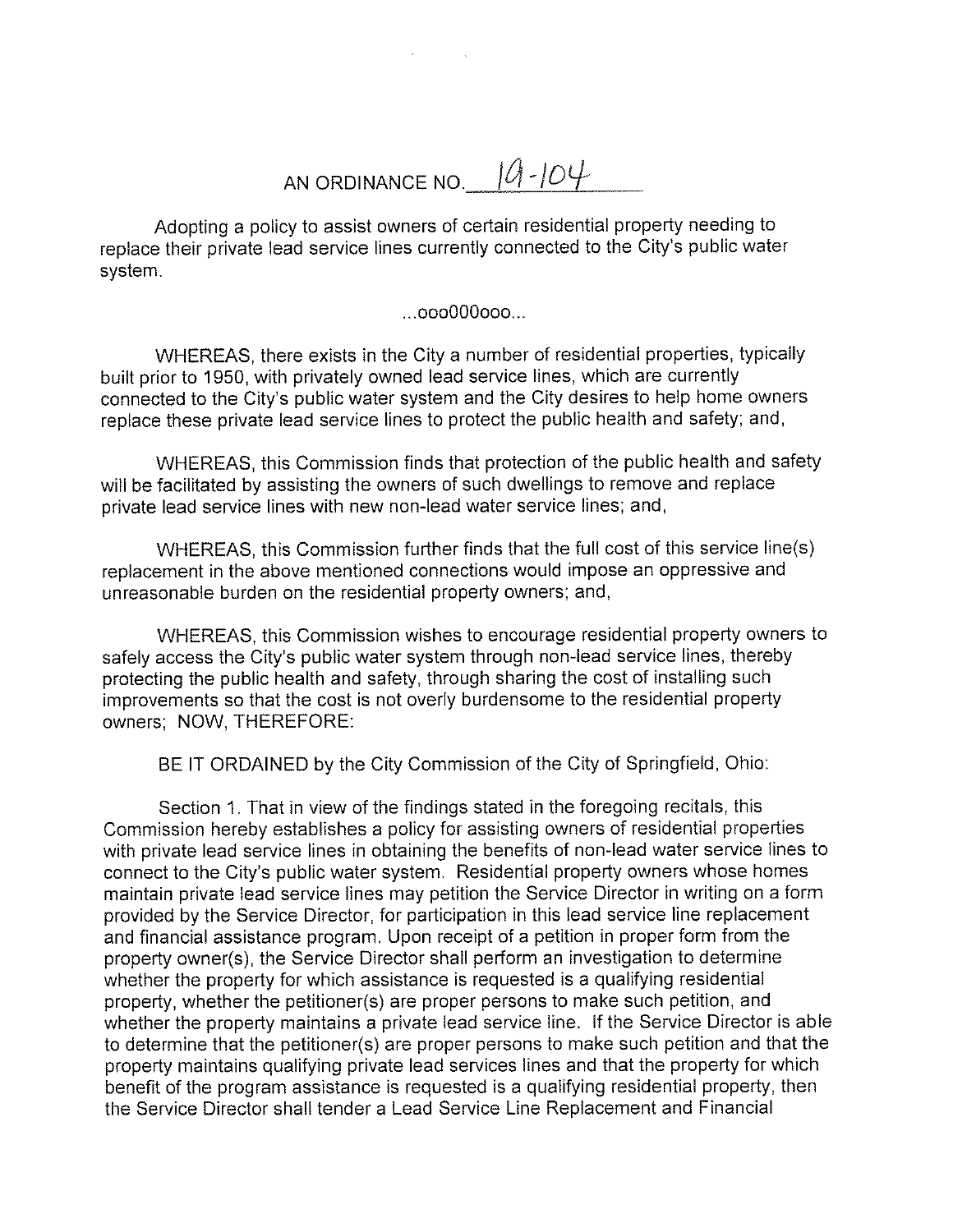Assistance Agreement ("Agreement") to the petitioner(s). Upon proper execution of the tendered Agreement, the Service Director shall approve the request for assistance through the program and shall authorize the installation of a new private water service line to the benefiting residence. The City will be responsible for repairs to portions of the City-owned water service line located between the City's public water main and the curb box located in the City right of way or easement.

Section 2. The petitioner(s) owning each property for which an Agreement is entered into shall be responsible for contracting with a properly licensed plumbing contractor to install a new privately owned service line from the curb stop to the benefiting structure. If the petitioner(s)' water meter is located within the residence, petitioner(s) plumbing contractor shall be required to install a meter box in the City's right of way or easement. The City will provide the meter box and associated components. Upon completion of the new water service installation, the City will relocate the water meter from the residence to the newly installed meter box.

Section 3. That the Agreement described in Sections 1 and 2 shall include the following provisions in addition to such other provisions as the Law Director determines are in the City's best interest:

- a) the petitioner(s)' agreement to construct the new water service line and if applicable install a new meter box as described in Sections 1 and 2.
- b) the petitioner(s)' representation that they understand that the responsibility to install and to maintain the new private water service line from the benefiting structure to the designated point of connection in the City's public right of way or easement (i.e. the meter box) as described in Sections 1 and 2 and that payment of all costs related to such installation and maintenance is entirely the responsibility of the petitioner(s) and not a responsibility of the City except that the City will provide a new meter box and associated components;
- c) the petitioner(s)' grant of permission to the City to enter on to the subject property, at no cost to the City, for purposes of inspecting to determine whether improvements have been properly installed;
- d) an acknowledgment and representation that the petitioner(s) are the owners of the qualifying and benefiting residential property;
- e) an acknowledgement that the petitioner(s) are fully responsible to acquire any and all needed plumbing connections and any other personal property necessary for the installation of the new water service line except the new meter box and associated components, which will be provided by the City;
- an acknowledgement that the petitioner(s) are fully responsible to acquire any f). and all need plumbing permits related to the installation of the new water service line:
- g) such indemnification provisions as the Law Director may deem appropriate;
- h) provide that the provisions of the Agreement shall be binding upon the petitioner(s), the heirs, successors and assigns;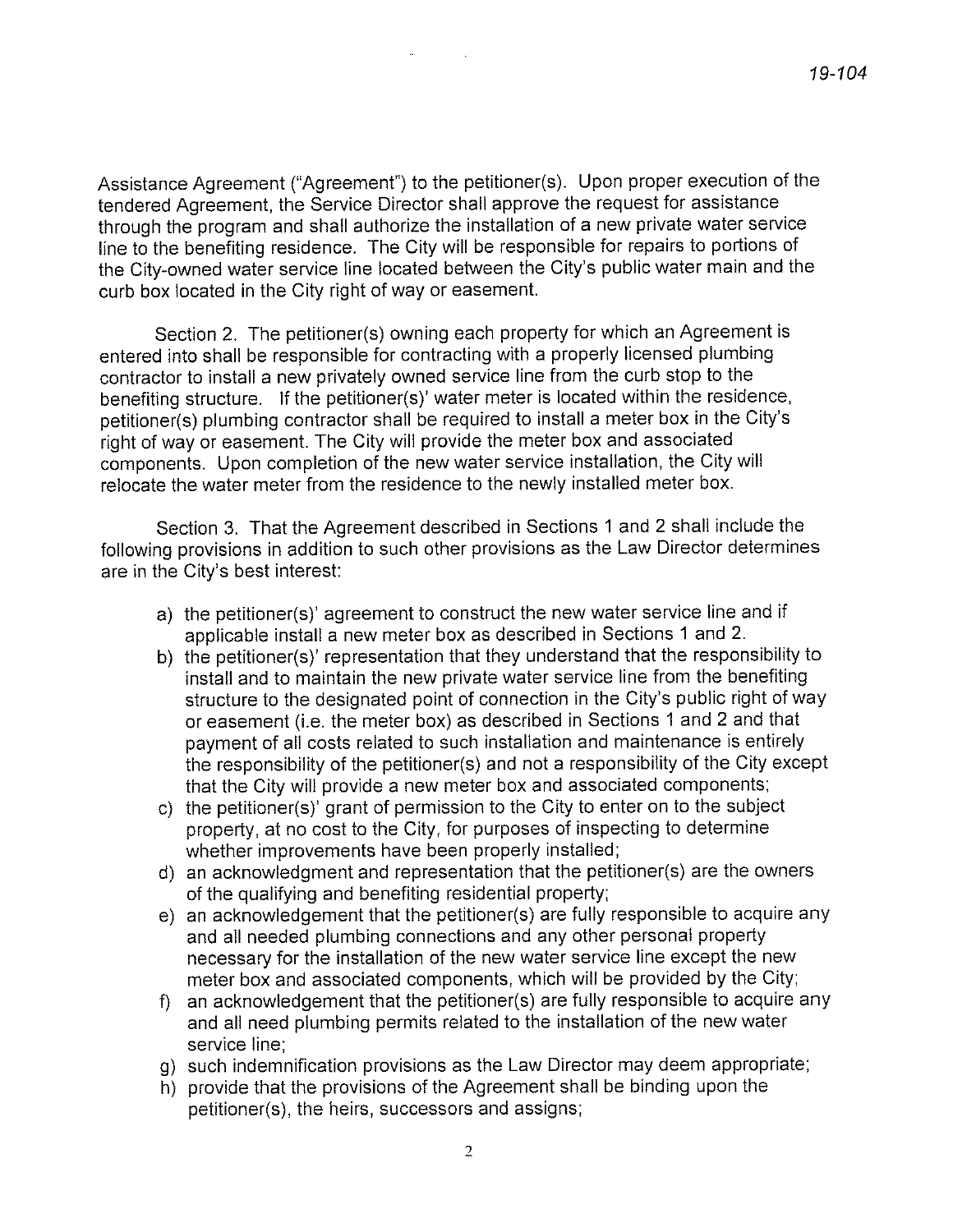Section 4. For purposes of this Ordinance, the following terms shall have the meanings given herein.

- a) "Residential Property" means a tax parcel on which is situated one single family or one two or three family residential structure.
- b) "Private Lead Service Line" means a customer-owned water service line that runs from the curb stop in the City's public right of way or easement to the home's internal plumbing and contains lead pipe.
- c) "Petitioner(s)" means a home owner or homeowners making a formal written request to the City to replace their privately owned lead service line(s).

Section 5. That expenditures up to fifty percent of the project costs with a maximum of One Thousand Five Hundred Dollars (\$1,500.00) per qualifying residential property are hereby authorized to be expended to replace private lead service lines and to defray the costs to petitioners to replace these lead lines that connect to the City's public water system, all pursuant to the terms of this Ordinance. The Finance Director, with the recommendation of the City Manager or his designee, may reimburse costs incurred by petitioners participating in the program adopted in this Ordinance; provided that no disbursement to a petitioner shall exceed fifty percent of the project costs up to a maximum of One Thousand Five Hundred Dollars (\$1,500.00) per qualifying residential property.

Section 6. That this Ordinance shall take effect and be in force from and after fourteen (14) days from the date of its passage.

PASSED this  $9th$  day of  $0.0011$ , A.D., 2019.

PRESIDENT OF THE C

THE CITY COMMISSION